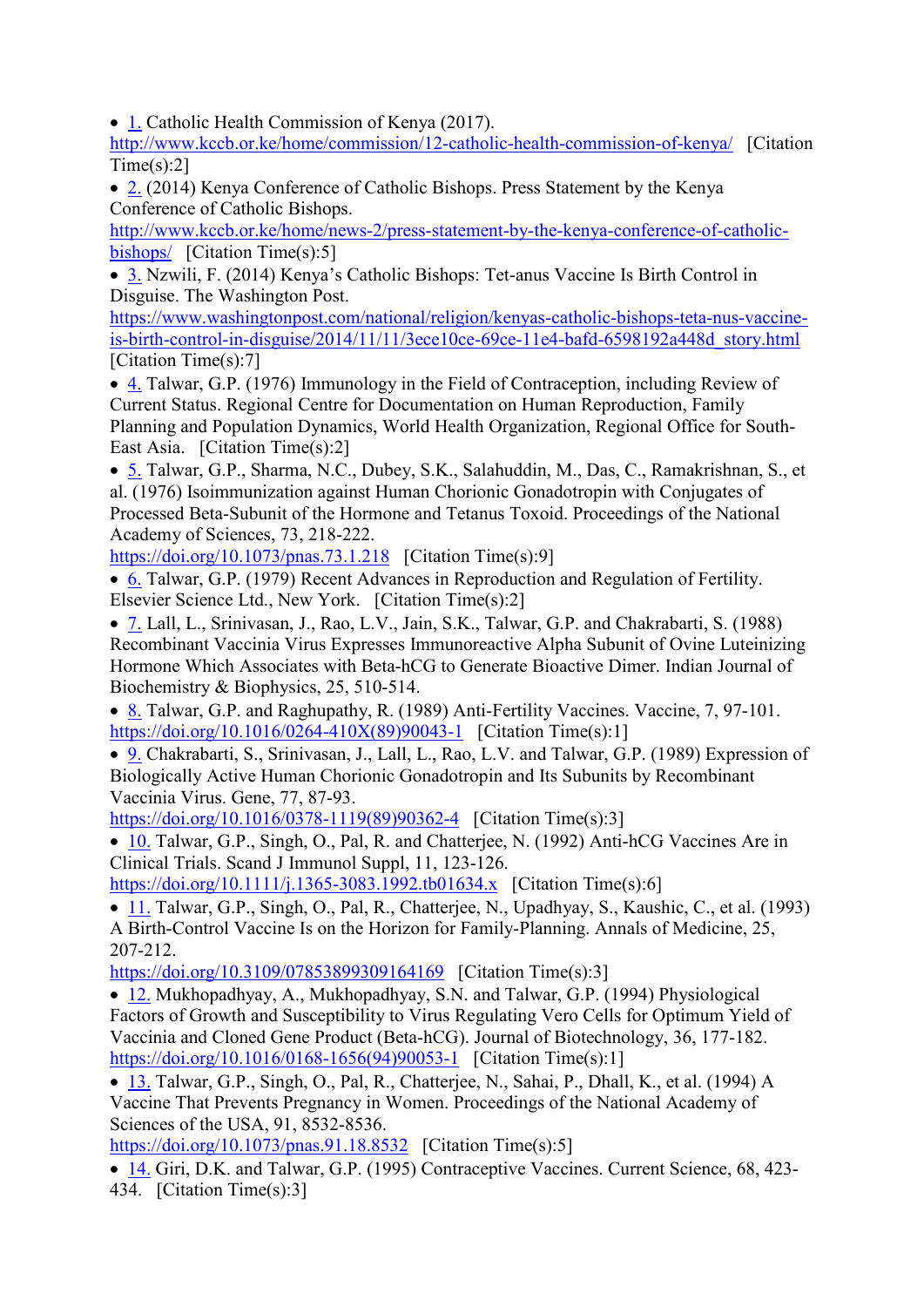• [15.](https://www.scirp.org/reference/ReferencesPapers.aspx?ReferenceID=2195934) Mukhopadhyay, A., Mukhopadhyay, S.N. and Talwar, G.P. (1995) Studies on the Synthesis of βhCG Hormone in Vero Cells by Recombinant Vaccinia Virus. Biotechnology and Bioengineering, 48, 158-168.

<https://doi.org/10.1002/bit.260480210>

• [16.](https://www.scirp.org/reference/ReferencesPapers.aspx?ReferenceID=2195935) Kaliyaperumal, A., Chauhan, V.S., Talwar, G.P. and Raghupathy, R. (1995) Carrier-Induced Epitope-Specific Regulation and Its Bypass in a Protein-Protein Conjugate. European Journal of Immunology, 25, 3375-3380.

<https://doi.org/10.1002/eji.1830251226>[Citation Time(s):2]

• [17.](https://www.scirp.org/reference/ReferencesPapers.aspx?ReferenceID=2195936) Srinivasan, J., Singh, O., Chakrabarti, S. and Talwar, G.P. (1995) Targeting Vaccinia Virus-Expressed Secretory Beta Subunit of Human Chorionic Gonadotropin to the Cell Surface Induces Antibodies. Infection and Immunity, 63, 4907-4911. [Citation Time(s):1]

• [18.](https://www.scirp.org/reference/ReferencesPapers.aspx?ReferenceID=2195937) Mukhopadhyay, A., Talwar, G.P. and Mukhopadhyay, S.N. (1996) Studies on the Synthesis of βhCG Hormone in Vero Cells by Recombinant Vaccinia Virus. Biotechnology and Bioengineering, 50, 228.

<https://doi.org/10.1002/bit.260500205>[Citation Time(s):1]

• [19.](https://www.scirp.org/reference/ReferencesPapers.aspx?ReferenceID=2195938) Talwar, G. (1997) Vaccines for Control of Fertility and Hormone-Dependent Cancers. Immunology and Cell Biology, 75, 184-189.

<https://doi.org/10.1038/icb.1997.26>

• [20.](https://www.scirp.org/reference/ReferencesPapers.aspx?ReferenceID=2195939) Talwar, G.P. (1997) Fertility Regulating and Immunotherapeutic Vaccines Reaching Human Trials Stage. Human Reproduction Update, 3, 301-310. <https://doi.org/10.1093/humupd/3.4.301>

• [21.](https://www.scirp.org/reference/ReferencesPapers.aspx?ReferenceID=2195940) Purswani, S. and Talwar, G.P. (2011) Development of a Highly Immunogenic Recombinant Candidate Vaccine against Human Chorionic Gonadotropin. Vaccine, 29, 2341- 2348.

<https://doi.org/10.1016/j.vaccine.2010.11.069>[Citation Time(s):3]

• [22.](https://www.scirp.org/reference/ReferencesPapers.aspx?ReferenceID=2195941) Nand, K.N., Gupta, J.C., Panda, A.K., Jain, S.K. and Talwar, G.P. (2015) Priming with DNA Enhances Considerably the Immunogenicity of hCG β-LTB Vaccine. American Journal of Reproductive Immunology, 74, 302-308.

<https://doi.org/10.1111/aji.12388>[Citation Time(s):3]

• [23.](https://www.scirp.org/reference/ReferencesPapers.aspx?ReferenceID=2195942) Talwar, G.P. (2013) Making of a Vaccine Preventing Pregnancy without Impairment of Ovulation and Derangement of Menstrual Regularity and Bleeding Profiles. Contraception, 87, 280-287.

<https://doi.org/10.1016/j.contraception.2012.08.033>[Citation Time(s):4]

• [24.](https://www.scirp.org/reference/ReferencesPapers.aspx?ReferenceID=2195943) Talwar, G.P., et al. (2014) Making of a Unique Birth Control Vaccine against hCG with Additional Potential of Therapy of Advanced Stage Cancers and Prevention of Obesity and Insulin Resistance. Journal of Cell Science & Therapy, 5, 159.

<https://doi.org/10.4172/2157-7013.1000159>[Citation Time(s):4]

• [25.](https://www.scirp.org/reference/ReferencesPapers.aspx?ReferenceID=2195944) Alkema, L., Kantorova, V., Menozzi, C. and Biddlecom, A. (2013) National, Regional, and Global Rates and Trends in Contraceptive Prevalence and Unmet Need for Family Planning between 1990 and 2015: A Systematic and Comprehensive Analysis. The Lancet, 381, 1642-1652.

[https://doi.org/10.1016/S0140-6736\(12\)62204-1](https://doi.org/10.1016/S0140-6736(12)62204-1) [Citation Time(s):1]

• [26.](https://www.scirp.org/reference/ReferencesPapers.aspx?ReferenceID=2195945) Talwar, G.P., Gupta, J.C., Rulli, S.B., Sharma, R.S., Nand, K.N., Bandivdekar, A.H., et al. (2015) Advances in Development of a Contraceptive Vaccine against Human Chorionic Gonadotropin. Expert Opinion on Biological Therapy, 15, 1183-1190.

<https://doi.org/10.1517/14712598.2015.1049943>[Citation Time(s):4]

• [27.](https://www.scirp.org/reference/ReferencesPapers.aspx?ReferenceID=2195946) Gupta, A. (2001) High Expression of Human Chorionic Gonadotrophin Beta-Subunit Using a Synthetic Vaccinia Virus Promoter. Journal of Molecular Endocrinology, 26, 281- 287.

<https://doi.org/10.1677/jme.0.0260281>[Citation Time(s):2]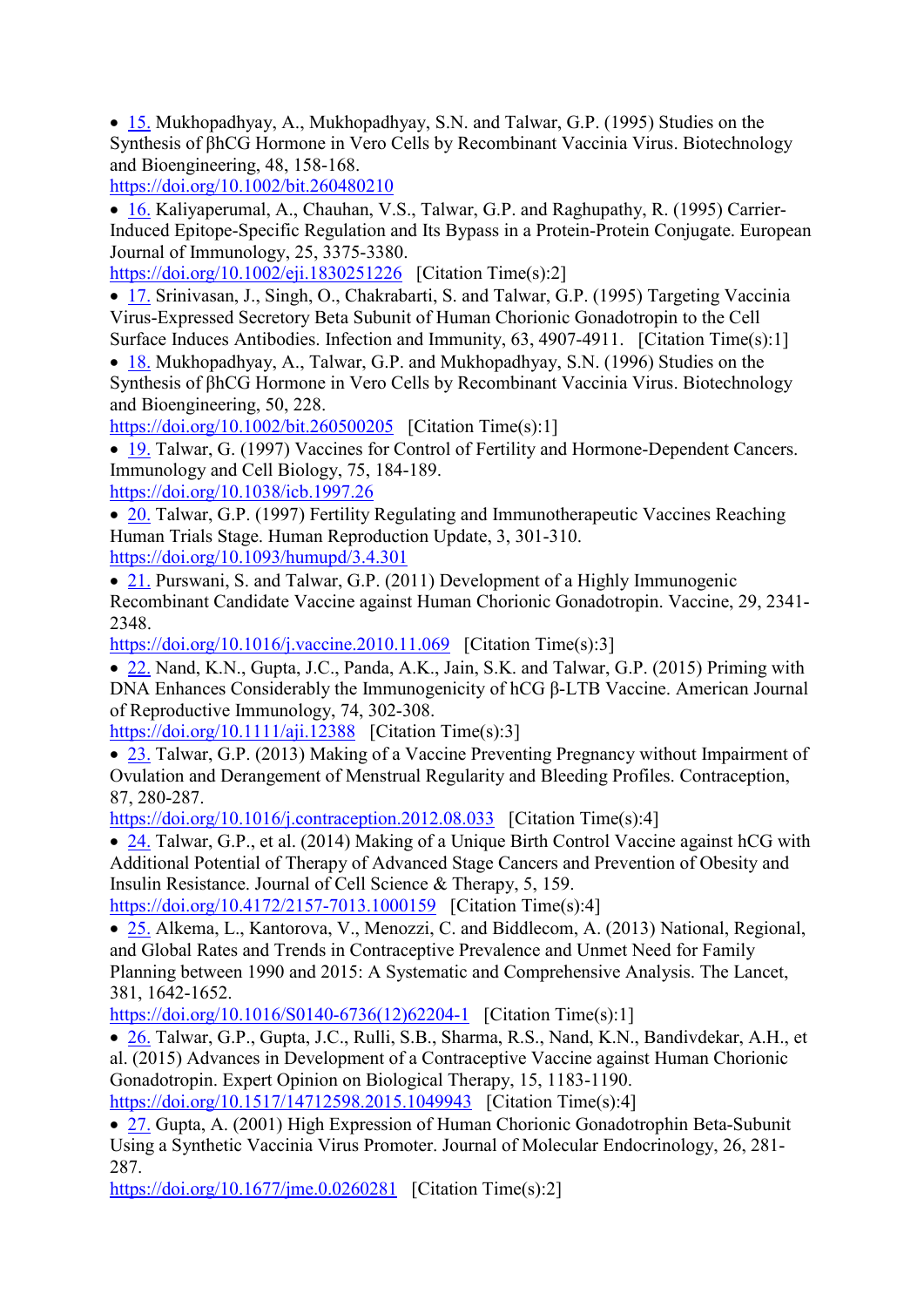• [28.](https://www.scirp.org/reference/ReferencesPapers.aspx?ReferenceID=2195947) Rout, P.K. and Vrati, S. (1997) Oral Immunization with Recombinant Vaccinia Expressing Cell-Surface-Anchored βhCG Induces Anti-hCG Antibodies and T-Cell Proliferative Response in Rats. Vaccine, 15, 1503-1505. [https://doi.org/10.1016/S0264-410X\(97\)00094-7](https://doi.org/10.1016/S0264-410X(97)00094-7) [Citation Time(s):2]

• [29.](https://www.scirp.org/reference/ReferencesPapers.aspx?ReferenceID=2195948) Walther, W. and Stein, U. (2000) Viral Vectors for Gene Transfer: A Review of Their Use in the Treatment of Human Diseases. Drugs, 60, 249-271.

<https://doi.org/10.2165/00003495-200060020-00002>[Citation Time(s):1]

• [30.](https://www.scirp.org/reference/ReferencesPapers.aspx?ReferenceID=2195949) Xie, Y.C., Hwang, C., Overwijk, W., Zeng, Z., Eng, M.H., Mule, J.J., et al. (1999) Induction of Tumor Antigen-Specific Immunity in Vivo by a Novel Vaccinia Vector Encoding Safety-Modified Simian Virus 40 T Antigen. Journal of the National Cancer Institute, 91, 169-175.

<https://doi.org/10.1093/jnci/91.2.169>[Citation Time(s):1]

• [31.](https://www.scirp.org/reference/ReferencesPapers.aspx?ReferenceID=2195950) Smith, S. (2016) Catholic Doctors Claim UN Aid Groups Sterilized 1 Million Kenyan Women with Anti-Fertility-Laced Tetanus Vaccinations. CP World. [http://www.christianpost.com/news/catholic-doctors-claim-un-aid-groups-sterilized-1](http://www.christianpost.com/news/catholic-doctors-claim-un-aid-groups-sterilized-1-million-kenyan-women-with-anti-fertility-laced-tetanus-vaccinations-129819/) [million-kenyan-women-with-anti-fertility-laced-tetanus-vaccinations-129819/](http://www.christianpost.com/news/catholic-doctors-claim-un-aid-groups-sterilized-1-million-kenyan-women-with-anti-fertility-laced-tetanus-vaccinations-129819/) [Citation  $Time(s):3]$ 

• [32.](https://www.scirp.org/reference/ReferencesPapers.aspx?ReferenceID=2195951) Correa Diaz, A.M. and Valencia Arias, A. (2016) Social Responsibility and Ethics in Medical Health. Ratio Juris, 11, 73-89. [Citation Time(s):1]

• [33.](https://www.scirp.org/reference/ReferencesPapers.aspx?ReferenceID=2195952) Casey, M.J., O'Brien, R., Rendell, M. and Salzman, T. (2012) Ethical Dilemma of Mandated Contraception in Pharmaceutical Research at Catholic Medical Institutions. The American Journal of Bioethics, 12, 34-37.

<https://doi.org/10.1080/15265161.2012.680532>[Citation Time(s):1]

• [34.](https://www.scirp.org/reference/ReferencesPapers.aspx?ReferenceID=2195953) Bonebrake, R., Casey, M.J., Huerter, C., Ngo, B., O'Brien, R. and Rendell, M. (2008) Ethical Challenges of Pregnancy Prevention Programs. Cutis, 81, 494-500. [Citation  $Time(s):1]$ 

• [35.](https://www.scirp.org/reference/ReferencesPapers.aspx?ReferenceID=2195954) Etchells, E., Sharpe, G., Walsh, P., Williams, J.R. and Singer, P.A. (1996) Bioethics for Clinicians: 1. Consent. CMAJ, 155, 177-180. [Citation Time(s):3]

• [36.](https://www.scirp.org/reference/ReferencesPapers.aspx?ReferenceID=2195955) Newton-Howes, P.A., Bedford, N.D., Dobbs, B.R. and Frizelle, F.A. (1998) Informed Consent: What Do Patients Want to Know? New Zealand Medical Journal, 111, 340-342. [Citation Time(s):3]

• [37.](https://www.scirp.org/reference/ReferencesPapers.aspx?ReferenceID=2195956) Nisselle, P. (1993) The Right to Know—The Need to Disclose. Australian Family Physician, 22, 374-377. [Citation Time(s):3]

• [38.](https://www.scirp.org/reference/ReferencesPapers.aspx?ReferenceID=2195957) Miziara, I.D. (2013) ética para clínicos e cirurgioes: Consentimento. Revista da Associacao Médica Brasileira, 59, 312-315.

<https://doi.org/10.1016/j.ramb.2013.06.007>[Citation Time(s):1]

• [39.](https://www.scirp.org/reference/ReferencesPapers.aspx?ReferenceID=2195958) Guseinov, A.A. (2013) The Golden Rule of Morality. Russian Studies in Philosophy, 52, 39-55.

<https://doi.org/10.2753/RSP1061-1967520303>[Citation Time(s):1]

• [40.](https://www.scirp.org/reference/ReferencesPapers.aspx?ReferenceID=2195959) Corazzini, K.N., Lekan-Rutledge, D., Utley-Smith, Q., Piven, M.L., Colón-Emeric,

C.S., Bailey, D., et al. (2005) The Golden Rule: Only a Starting Point for Quality Care. Director, 14, 255-293. [Citation Time(s):1]

• [41.](https://www.scirp.org/reference/ReferencesPapers.aspx?ReferenceID=2195960) Ness, G.D. (1994) Worlds Apart 2: Thailand and the Philippines. Heroes and Villains in an Asian Population Drama. People Planet, 3, 24-26. [Citation Time(s):2]

• [42.](https://www.scirp.org/reference/ReferencesPapers.aspx?ReferenceID=2195961) (1995) Tiff over Anti-Tetanus Vaccine Now Erupted into Battle. International/ Philippines. Vaccine Wkly, 11-13. [Citation Time(s):4]

• [43.](https://www.scirp.org/reference/ReferencesPapers.aspx?ReferenceID=2195962) (1994) Philippines. Church vs. State: Fidel Ramos and Family Planning Face "Catholic Power." Asiaweek, 21-22. [Citation Time(s):4]

• [44.](https://www.scirp.org/reference/ReferencesPapers.aspx?ReferenceID=2195963) Kenya Catholic Church Tetanus Vaccine Fears "Unfounded." BBC News. <http://www.bbc.com/news/world-africa-29594091>[Citation Time(s):3]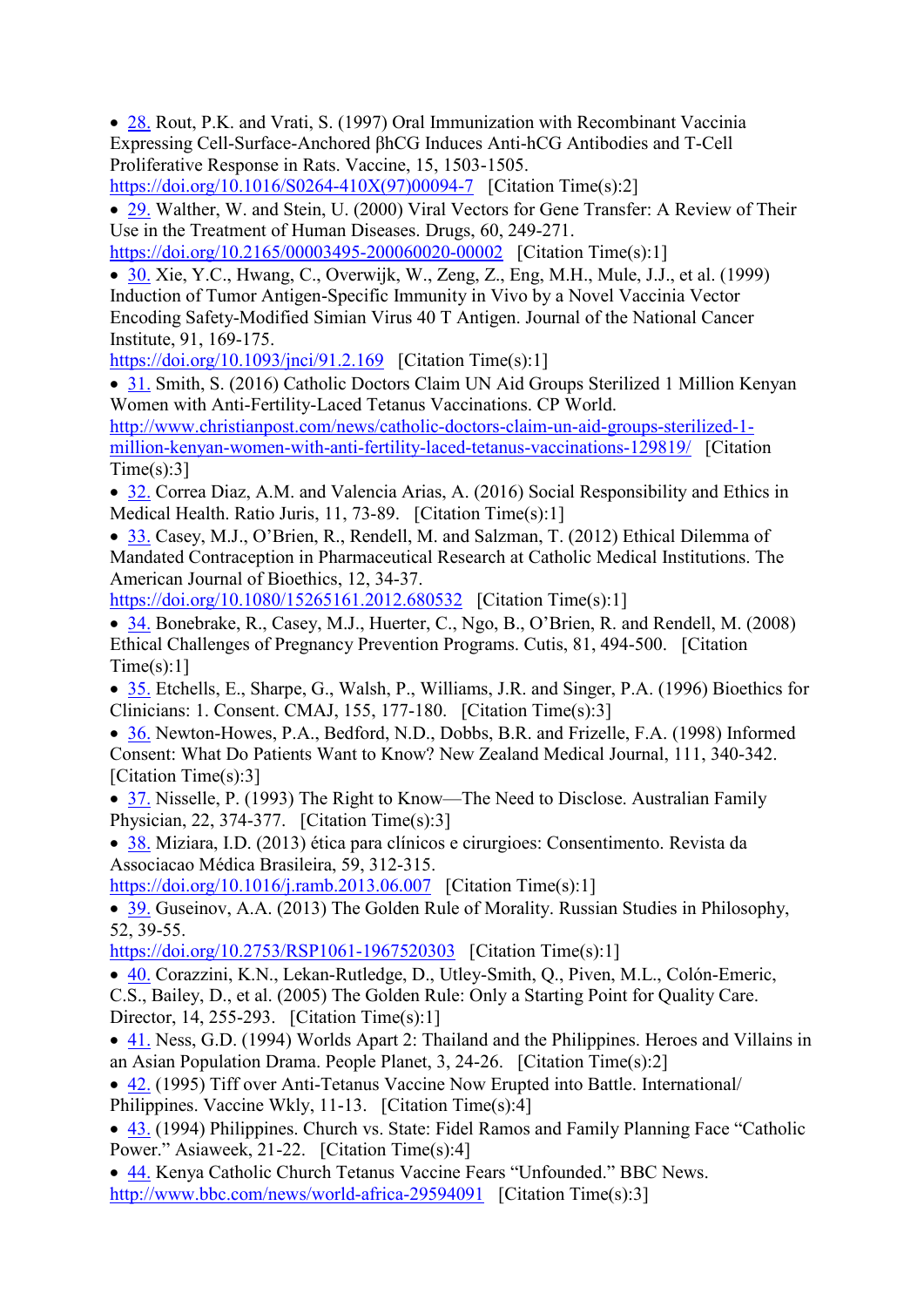• [45.](https://www.scirp.org/reference/ReferencesPapers.aspx?ReferenceID=2195964) West, T. (2014) Kenyan Doctors Find Anti-Fertility Agent in Tetanus Vaccine? Catholic Church Says Yes. The Inquisitr News.

[http://www.inquisitr.com/1593224/kenyan-doctors-find-anti-fertility-agent-in-tetanus](http://www.inquisitr.com/1593224/kenyan-doctors-find-anti-fertility-agent-in-tetanus-vaccine-catholic-church-says-yes/)[vaccine-catholic-church-says-yes/](http://www.inquisitr.com/1593224/kenyan-doctors-find-anti-fertility-agent-in-tetanus-vaccine-catholic-church-says-yes/) [Citation Time(s):5]

• [46.](https://www.scirp.org/reference/ReferencesPapers.aspx?ReferenceID=2195965) Liu, R., Li, X., Xiao, W. and Lam, K.S. (2017) Tumor-Targeting Peptides from Combinatorial Libraries. Advanced Drug Delivery Reviews, 110, 13-37. <https://doi.org/10.1016/j.addr.2016.05.009>[Citation Time(s):1]

• [47.](https://www.scirp.org/reference/ReferencesPapers.aspx?ReferenceID=2195966) Zhang, X. and Xu, C. (2011) Application of Reproductive Hormone Peptides for Tumor Targeting. Current Pharmaceutical Biotechnology, 12, 1144-1152.

<https://doi.org/10.2174/138920111796117427>[Citation Time(s):1]

• [48.](https://www.scirp.org/reference/ReferencesPapers.aspx?ReferenceID=2195967) Rivero-Muller, A., Vuorenoja, S., Tuominen, M., Waclawik, A., Brokken, L.J.S., Ziecik, A.J., et al. (2007) Use of Hecate-Chorionic Gonadotropin Beta Conjugate in Therapy of Lutenizing Hormone Receptor Expressing Gonadal Somatic Cell Tumors. Molecular and Cellular Endocrinology, 269, 17-25.

<https://doi.org/10.1016/j.mce.2006.11.016>[Citation Time(s):1]

• [49.](https://www.scirp.org/reference/ReferencesPapers.aspx?ReferenceID=2195968) Konishi, I., Kuroda, H. and Mandai, M. (1999) Review: Gonadotropins and Development of Ovarian Cancer. Oncology, 57, 45-48.<https://doi.org/10.1159/000055274> [Citation Time(s):1]

- [50.](https://www.scirp.org/reference/ReferencesPapers.aspx?ReferenceID=2195969) Talwar, G.P. (2011) Progress in Vaccinology. In: Talwar, G.P., Ed., Springer-Verlag, Berlin and Heidelberg GmbH  $& Co. K.$  [Citation Time(s):2]
- [51.](https://www.scirp.org/reference/ReferencesPapers.aspx?ReferenceID=2195970) Lonergan, P., Forde, N. and Spencer, T.E. (2016) Progesterone and Conceptus-Derived Factors Important for Conceptus Survival and Growth. Animal Reproduction, 13, 143- 152.

<https://doi.org/10.21451/1984-3143-AR867>[Citation Time(s):1]

• [52.](https://www.scirp.org/reference/ReferencesPapers.aspx?ReferenceID=2195971) Andersen, C.Y. and Andersen, K.V. (2014) Improving the Luteal Phase after Ovarian Stimulation: Reviewing New Options. Reproductive BioMedicine Online, 28, 552-559. <https://doi.org/10.1016/j.rbmo.2014.01.012>[Citation Time(s):1]

• [53.](https://www.scirp.org/reference/ReferencesPapers.aspx?ReferenceID=2195972) Andersen, C.Y., Fischer, R., Giorgione, V. and Kelsey, T.W. (2016) Micro-Dose hCG as Luteal Phase Support without Exogenous Progesterone Administration: Mathematical Modelling of the hCG Concentration in Circulation and Initial Clinical Experience. Journal of Assisted Reproduction and Genetics, 33, 1311-1318.

<https://doi.org/10.1007/s10815-016-0764-7>[Citation Time(s):1]

• [54.](https://www.scirp.org/reference/ReferencesPapers.aspx?ReferenceID=2195973) Macklon, N.S. (2002) Conception to Ongoing Pregnancy: The "Black Box" of Early Pregnancy Loss. Human Reproduction Update, 8, 333-343.

<https://doi.org/10.1093/humupd/8.4.333>[Citation Time(s):1]

• [55.](https://www.scirp.org/reference/ReferencesPapers.aspx?ReferenceID=2195974) Talwar, G.P., Singh, O.M., Gupta, S.K., Hasnain, S.E., Pal, R., Majumbar, S.S., et al. (1997) The HSD-hCG Vaccine Prevents Pregnancy in Women: Feasibility Study of a Reversible Safe Contraceptive Vaccine. American Journal of Reproductive Immunology, 37, 153-160.

<https://doi.org/10.1111/j.1600-0897.1997.tb00207.x>[Citation Time(s):1]

• [56.](https://www.scirp.org/reference/ReferencesPapers.aspx?ReferenceID=2195975) Rabaut, M. (2016) The Eliminate Project—Kiwanis Eliminating Maternal/Neonatal Tetanus.

<http://sites.kiwanis.org/Kiwanis/en/theELIMINATEproject/home.aspx>[Citation Time(s):2] • [57.](https://www.scirp.org/reference/ReferencesPapers.aspx?ReferenceID=2195976) Roper, M.H., Vandelaer, J.H. and Gasse, F.L. (2007) Maternal and Neonatal Tetanus. The Lancet, 370, 1947-1959.

[https://doi.org/10.1016/S0140-6736\(07\)61261-6](https://doi.org/10.1016/S0140-6736(07)61261-6) [Citation Time(s):5]

• [58.](https://www.scirp.org/reference/ReferencesPapers.aspx?ReferenceID=2195977) Demicheli, V., Barale, A. and Rivetti, A. (2015) Vaccines for Women for Preventing Neonatal Tetanus. In: The Cochrane Collaboration, Ed., Cochrane Database of Systematic Reviews, John Wiley & Sons, Ltd., Chichester. [Citation Time(s):2]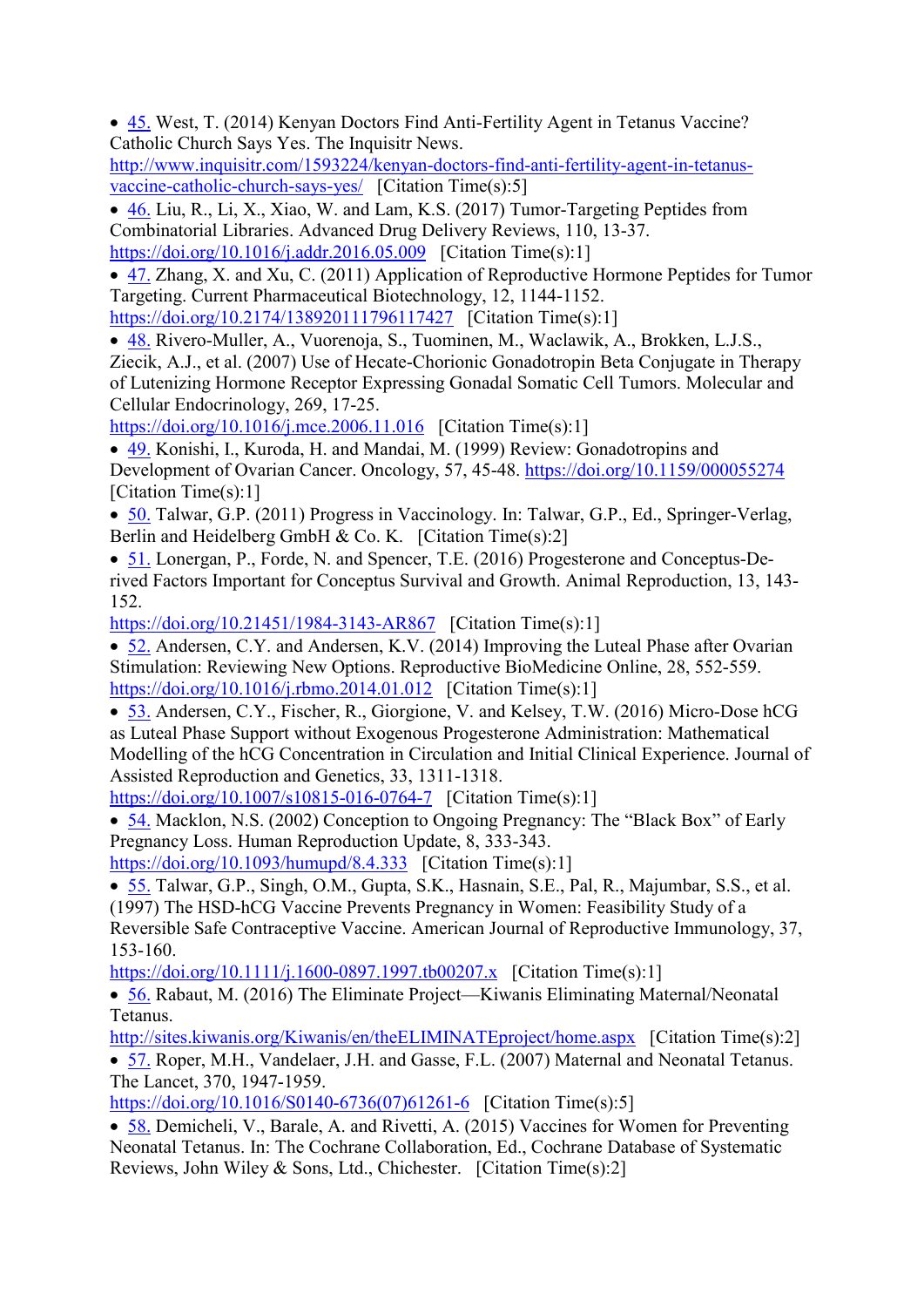• [59.](https://www.scirp.org/reference/ReferencesPapers.aspx?ReferenceID=2195978) Elimination of Maternal and Neonatal Tetanus Health. In: UNICEF. [http://www.unicef.org/health/index\\_43509.html](http://www.unicef.org/health/index_43509.html) [Citation Time(s):2]

• [60.](https://www.scirp.org/reference/ReferencesPapers.aspx?ReferenceID=2195979) WHO|Maternal and Neonatal Tetanus (MNT) Elimination. In: WHO. [http://www.who.int/immunization/diseases/MNTE\\_initiative/en/](http://www.who.int/immunization/diseases/MNTE_initiative/en/) [Citation Time(s):2]

• [61.](https://www.scirp.org/reference/ReferencesPapers.aspx?ReferenceID=2195980) Bryant, L., Carver, L., Butler, C.D. and Anage, A. (2009) Climate Change and Family Planning: Least Developed Countries Define the Agenda. Bulletin of the World Health Organization, 87, 852-857.

<https://doi.org/10.2471/BLT.08.062562>[Citation Time(s):3]

• [62.](https://www.scirp.org/reference/ReferencesPapers.aspx?ReferenceID=2195981) AgriQ Quest, Ltd. (2015) Presentation [PowerPoint in PDF format] to Joint Committee of Experts on Tetanus Toxoid Vaccine Testing. Nairobi, 1-14. [Citation Time(s):5]

• [63.](https://www.scirp.org/reference/ReferencesPapers.aspx?ReferenceID=2195982) AgriO Quest Ltd. Laboratory Analysis Report for the Health Commission, Kenya Conference of Catholic Bishops, Nairobi. Nairobi, 1-20. [Citation Time(s):3]

• [64.](https://www.scirp.org/reference/ReferencesPapers.aspx?ReferenceID=2195983) AgriO Quest Ltd. (2015) Laboratory Analysis Report for the Joint Committee of Experts on Tetanus Toxoid Vaccine Testing: The Ministry of Health and Kenya Catholic Health Commision. Nairobi, 1-32. [Citation Time(s):4]

• [65.](https://www.scirp.org/reference/ReferencesPapers.aspx?ReferenceID=2195984) Szabo, A. (1958) "Deiknymi" [Greek δεiκνυμι] as a Mathematical Expression for "to Prove" [Deikniymi, als mathematischer Terminus für beweisen]. Maia, 106-131. [Citation  $Time(s):11$ 

• [66.](https://www.scirp.org/reference/ReferencesPapers.aspx?ReferenceID=2195985) USAID Family Planning Program Timeline: Before 1965 to the Present US Agency for International Development.

[https://www.usaid.gov/what-we-do/global-health/family-planning/usaid-family-planning](https://www.usaid.gov/what-we-do/global-health/family-planning/usaid-family-planning-program-timeline-1965-present)[program-timeline-1965-present](https://www.usaid.gov/what-we-do/global-health/family-planning/usaid-family-planning-program-timeline-1965-present) [Citation Time(s):2]

• [67.](https://www.scirp.org/reference/ReferencesPapers.aspx?ReferenceID=2195986) (2016) Planned Parenthood. Wikipedia, the Free Encyclopedia.

[https://en.wikipedia.org/w/index.php?title=Planned\\_Parenthood&oldid=732513881](https://en.wikipedia.org/w/index.php?title=Planned_Parenthood&oldid=732513881) [Citation  $Time(s):1]$ 

• [68.](https://www.scirp.org/reference/ReferencesPapers.aspx?ReferenceID=2195987) Population|United Nations.

<http://www.un.org/en/sections/issues-depth/population/index.html>[Citation Time(s):1]

• [69.](https://www.scirp.org/reference/ReferencesPapers.aspx?ReferenceID=2195988) National Security Council (1975) National Security Study Memorandum 200: The Kissinger Report. 123.

[https://en.wikipedia.org/w/index.php?title=National\\_Security\\_Study\\_Memorandum\\_200&old](https://en.wikipedia.org/w/index.php?title=National_Security_Study_Memorandum_200&oldid=651294288) [id=651294288](https://en.wikipedia.org/w/index.php?title=National_Security_Study_Memorandum_200&oldid=651294288) [Citation Time(s):6]

• [70.](https://www.scirp.org/reference/ReferencesPapers.aspx?ReferenceID=2195989) National Security Council. NSSM 200 The Kissinger Report: Implications of Worldwide Population Growth for U.S. Security and Overseas Interests; The 1974 National Security Study Memorandum. Declassified December 31, 1980, Released to Public 1989. Suzeteo Enterprises; 2014. [Citation Time(s):7]

• [71.](https://www.scirp.org/reference/ReferencesPapers.aspx?ReferenceID=2195990) Gates, B. (2010) Bill Gates: Innovating to Zero! [TED Talk|TED.com. [http://www.ted.com/talks/bill\\_gates](http://www.ted.com/talks/bill_gates) [Citation Time(s):4]

• [72.](https://www.scirp.org/reference/ReferencesPapers.aspx?ReferenceID=2195991) WHO Special Programme of Research. Fertility Regulating Vaccines?: Report of a Meeting between Women's Health Advocates and Scientists to Review the Current Status of the Development of Fertility Regulating Vaccines, Geneva, 17-18 August 1992. World Health Organization, Geneva, Report No. 49117.

[http://www.who.int/iris/handle/10665/61301](http://www.who.int/iris/handle/10665/61301�) [Citation Time(s):1]

• [73.](https://www.scirp.org/reference/ReferencesPapers.aspx?ReferenceID=2195992) Higgins, A.G. (2010) Gates Makes \$10 Billion Vaccines Pledge—Boston.com. In: boston.com.

[http://archive.boston.com/business/technology/articles/2010/01/29/gates\\_makes\\_10\\_billion\\_v](http://archive.boston.com/business/technology/articles/2010/01/29/gates_makes_10_billion_vaccines_pledge/) accines  $pledge/$  [Citation Time(s):1]

• [74.](https://www.scirp.org/reference/ReferencesPapers.aspx?ReferenceID=2195993) Bill and Melinda Gates Pledge \$10 Billion in Call for Decade of Vaccines|Bill & Melinda Gates Foundation—Bill & Melinda Gates Foundation.

[http://www.gatesfoundation.org/Media-Center/Press-Releases/2010/01/Bill-and-Melinda-](http://www.gatesfoundation.org/Media-Center/Press-Releases/2010/01/Bill-and-Melinda-Gates-Pledge-$10-Billion-in-Call-for-Decade-of-Vaccines)[Gates-Pledge-\\$10-Billion-in-Call-for-Decade-of-Vaccines](http://www.gatesfoundation.org/Media-Center/Press-Releases/2010/01/Bill-and-Melinda-Gates-Pledge-$10-Billion-in-Call-for-Decade-of-Vaccines) [Citation Time(s):2]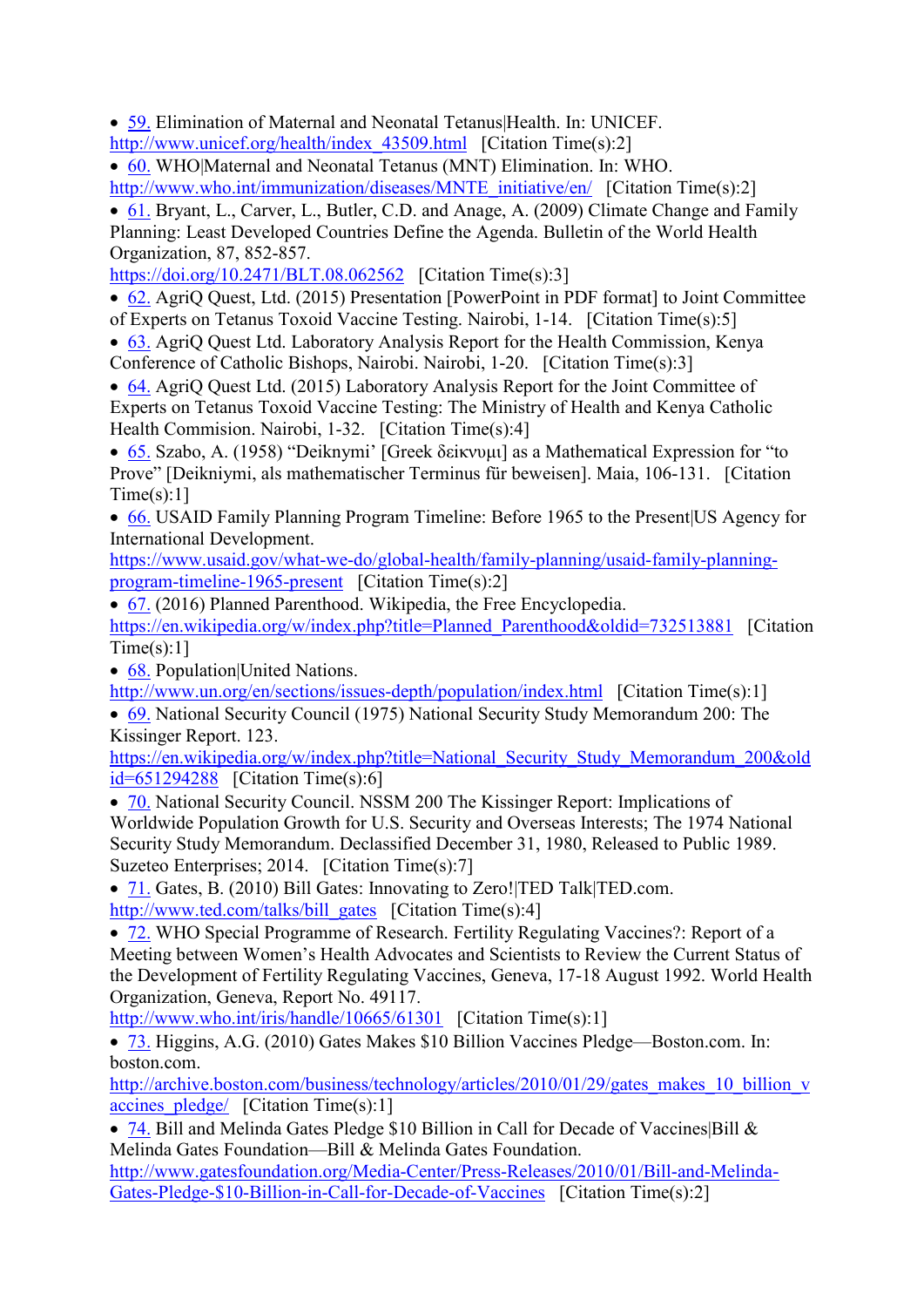- [75.](https://www.scirp.org/reference/ReferencesPapers.aspx?ReferenceID=2195994) Engelman, P.C. (2011) A History of the Birth Control Movement in America. Praeger, Santa Barbara. [Citation Time(s):2]
- [76.](https://www.scirp.org/reference/ReferencesPapers.aspx?ReferenceID=2195995) Margaret Sanger: The Mike Wallace Interview.
- [http://www.hrc.utexas.edu/multimedia/video/2008/wallace/sanger\\_margaret.html](http://www.hrc.utexas.edu/multimedia/video/2008/wallace/sanger_margaret.html) [Citation]  $Time(s):1]$
- [77.](https://www.scirp.org/reference/ReferencesPapers.aspx?ReferenceID=2195996) NOW with Bill Moyers. Transcript. Bill Moyers Interviews Bill Gates. 5.09.03|PBS. NOW: Science & Health.
- [http://www.pbs.org/now/transcript/transcript\\_gates.html](http://www.pbs.org/now/transcript/transcript_gates.html) [Citation Time(s):2]
- [78.](https://www.scirp.org/reference/ReferencesPapers.aspx?ReferenceID=2195997) World Health Organization (2006) Tetanus Vaccine: WHO Position Paper. Weekly Epidemiological Record, 81, 197-208. [Citation Time(s):2]
- [79.](https://www.scirp.org/reference/ReferencesPapers.aspx?ReferenceID=2195998) Despite Progress, NT Elimination Efforts Need Stepping up. International/Neonatal Tetanus. Vaccine Wkly, 12-13. [Citation Time(s):1]
- [80.](https://www.scirp.org/reference/ReferencesPapers.aspx?ReferenceID=2195999) Tetanus Vaccine May Be Laced with Anti-Fertility Drug. International/Developing Countries. Vaccine Wkly, 9-10. [Citation Time(s):1]
- [81.](https://www.scirp.org/reference/ReferencesPapers.aspx?ReferenceID=2196000) Clark, G. (2015) David Morley and Dr. John Button: Just \$2.18 Can Save a Baby from an Awful Death|The Province. The Province. British Columbia.

[http://blogs.theprovince.com/2015/04/25/david-morley-and-dr-john-button-just-2-18-can](http://blogs.theprovince.com/2015/04/25/david-morley-and-dr-john-button-just-2-18-can-save-a-baby-from-an-awful-death/)[save-a-baby-from-an-awful-death/](http://blogs.theprovince.com/2015/04/25/david-morley-and-dr-john-button-just-2-18-can-save-a-baby-from-an-awful-death/) [Citation Time(s):1]

- [82.](https://www.scirp.org/reference/ReferencesPapers.aspx?ReferenceID=2196001) England, C. (2014) Fertility Regulating Vaccines. In: The Liberty Beacon. <http://www.thelibertybeacon.com/tag/fertility-regulating-vaccines/>[Citation Time(s):1]
- [83.](https://www.scirp.org/reference/ReferencesPapers.aspx?ReferenceID=2196002) Talwar, G.P. (1988) Birth Control Vaccine. US4780312 A. <http://www.google.com/patents/US4780312>[Citation Time(s):1]
- [84.](https://www.scirp.org/reference/ReferencesPapers.aspx?ReferenceID=2196003) Galazka, A.M. (1993) The Immunological Basis for Immunization Series, Module 3: Tetanus. World Health Organization. [Citation Time(s):4]
- [85.](https://www.scirp.org/reference/ReferencesPapers.aspx?ReferenceID=2196004) Pletz, J., Sánchez-Bayo, F. and Tennekes, H.A. (2016) Dose-Response Analysis Indicating Time-Dependent Neurotoxicity Caused by Organic and Inorganic Mercury— Implications for Toxic Effects in the Developing Brain. Toxicology, 347-349, 1-5. <https://doi.org/10.1016/j.tox.2016.02.006>[Citation Time(s):1]
- [86.](https://www.scirp.org/reference/ReferencesPapers.aspx?ReferenceID=2196005) Hunt, D.L., Rai, S.N. and Li, C.-S. (2008) Summary of Dose-Response Modeling for Developmental Toxicity Studies. Dose-Response, 6.
- <https://doi.org/10.2203/dose-response.08-007.Hunt>[Citation Time(s):1]
- [87.](https://www.scirp.org/reference/ReferencesPapers.aspx?ReferenceID=2196006) Guimaraes, L.E., Baker, B., Perricone, C. and Shoenfeld, Y. (2015) Vaccines,
- Adjuvants and Autoimmunity. Pharmacological Research, 100, 190-209.
- <https://doi.org/10.1016/j.phrs.2015.08.003>[Citation Time(s):1]
- [88.](https://www.scirp.org/reference/ReferencesPapers.aspx?ReferenceID=2196007) Poland, G.A., Kennedy, R.B., McKinney, B.A., Ovsyannikova, I.G., Lambert, N.D., Jacobson, R.M. and Oberg, A.L. (2013) Vaccinomics, Adversomics, and the Immune Response Network Theory: Individualized Vaccinology in the 21st Century. Seminars in Immunology, 25, 89-103.
- <https://doi.org/10.1016/j.smim.2013.04.007>[Citation Time(s):1]
- [89.](https://www.scirp.org/reference/ReferencesPapers.aspx?ReferenceID=2196008) Tomljenovic, L. and Shaw, C.A. (2011) Aluminum Vaccine Adjuvants: Are They Safe? Current Medicinal Chemistry, 18, 2630-2637.
- <https://doi.org/10.2174/092986711795933740>[Citation Time(s):1]
- [90.](https://www.scirp.org/reference/ReferencesPapers.aspx?ReferenceID=2196009) Shaw, C.A., Li, D. and Tomljenovic, L. (2014) Are There Negative CNS Impacts of Aluminum Adjuvants Used in Vaccines and Immunotherapy? Immunotherapy, 6, 1055-1071. <https://doi.org/10.2217/imt.14.81>[Citation Time(s):1]
- [91.](https://www.scirp.org/reference/ReferencesPapers.aspx?ReferenceID=2196010) Shaw, C.A. (2017) Neural Dynamics of Neurological Disease. John Wiley & Sons, Inc. <https://doi.org/10.1002/9781118634523.refs>[Citation Time(s):1]
- [92.](https://www.scirp.org/reference/ReferencesPapers.aspx?ReferenceID=2196011) Kenya Catholic Doctors Association. Catholic Church Warning: Neonatal Tetanus Vaccine by WHO Is DEADLY and Bad for Women Reproductivity. Kenya Today: News and Analysis. @News.KenyaToday.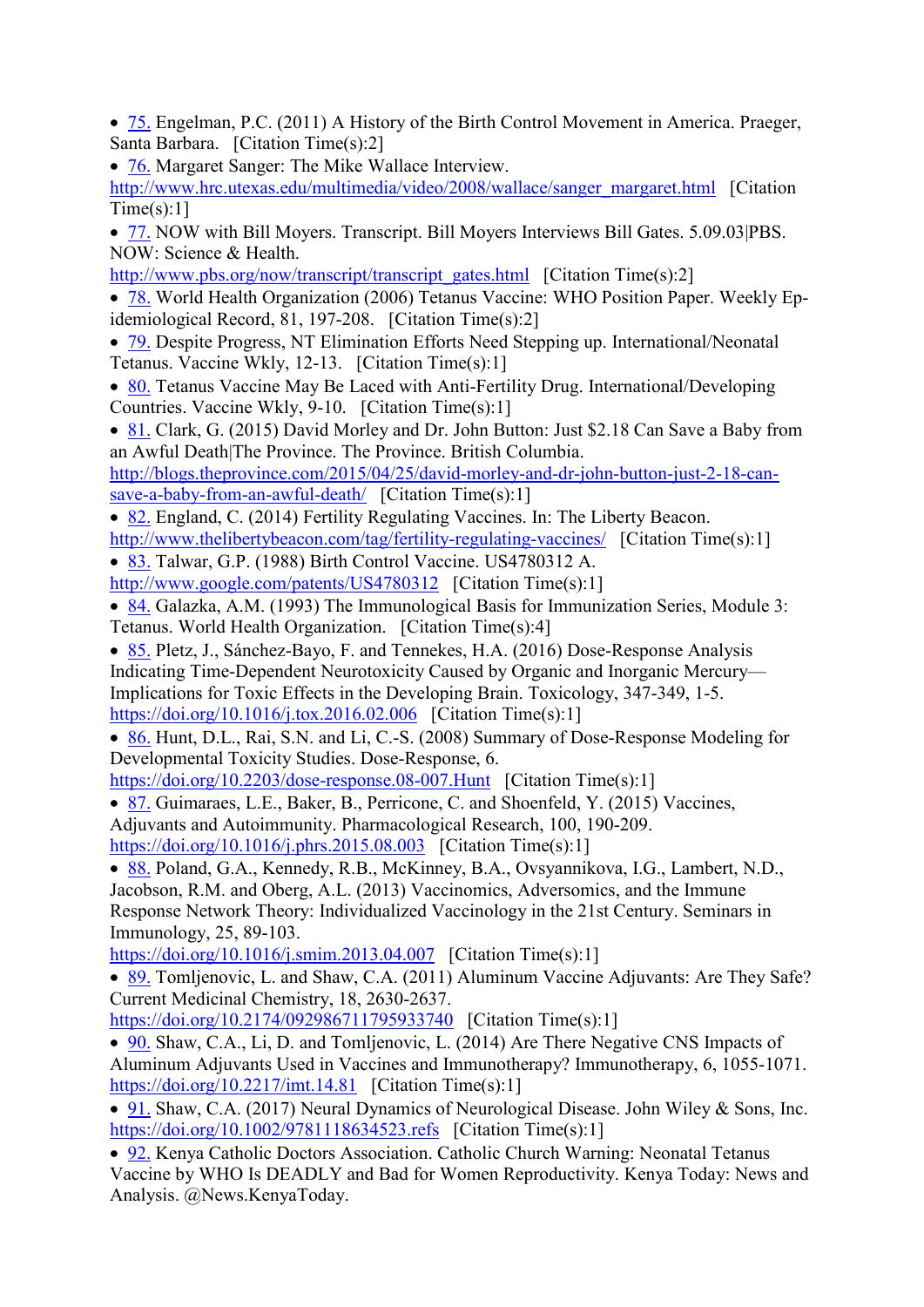[https://www.kenya-today.com/news/catholic-warning-neonatal-tetanus-vaccine-wto-deadly](https://www.kenya-today.com/news/catholic-warning-neonatal-tetanus-vaccine-wto-deadly-bad-women-reproductivity)[bad-women-reproductivity](https://www.kenya-today.com/news/catholic-warning-neonatal-tetanus-vaccine-wto-deadly-bad-women-reproductivity) [Citation Time(s):2]

• [93.](https://www.scirp.org/reference/ReferencesPapers.aspx?ReferenceID=2196012) Kenya. 2016.<http://www.nationsencyclopedia.com/economies/Africa/Kenya.html> [Citation Time(s):1]

• [94.](https://www.scirp.org/reference/ReferencesPapers.aspx?ReferenceID=2196013) 50 States in Square Miles from NETSTATE.COM.

[http://www.netstate.com/states/tables/st\\_size.htm](http://www.netstate.com/states/tables/st_size.htm) [Citation Time(s):1]

• [95.](https://www.scirp.org/reference/ReferencesPapers.aspx?ReferenceID=2196014) Chard, T. (1992) Pregnancy Tests—A Review. Human Reproduction, 7, 701-710. <https://doi.org/10.1093/oxfordjournals.humrep.a137722>[Citation Time(s):1]

• [96.](https://www.scirp.org/reference/ReferencesPapers.aspx?ReferenceID=2196015) Romero, R., Erez, O., Maymon, E., Chaemsaithong, P., Xu, Z., Pacora, P., et al. (2017) The Maternal Plasma Proteome Changes as a Function of Gestational Age in Normal Pregnancy: A Longitudinal Study. American Journal of Obstetrics & Gynecology, 217, 67.e1-21. <https://doi.org/10.1016/j.ajog.2017.02.037>[Citation Time(s):1]

• [97.](https://www.scirp.org/reference/ReferencesPapers.aspx?ReferenceID=2196016) GenWay Biotech, Inc. (2017) Human Chorionic Gonadotropin (hCG) ELISA, Catalog No. 40-101-325020. GenWay Biotech, Inc.

[https://www.genwaybio.com/hcg-elisa](https://www.scirp.org/html/www.genwaybio.com/hcg-elisa) [Citation Time(s):3]

• [98.](https://www.scirp.org/reference/ReferencesPapers.aspx?ReferenceID=2196017) MP Biomedicals (2017) Human Chorionic Gonadotropin (hCG) Enzyme Immu-noassay Test Kit: Catalog Number: 07BC-1027. MP BIOMEDICALS.

<http://www.mpbio.com/includes/technical/hCG%20ELISA,%2007BC1027.pdf>[Citation  $Time(s):1]$ 

• [99.](https://www.scirp.org/reference/ReferencesPapers.aspx?ReferenceID=2196018) Spengler, M., Adler, M. and Niemeyer, C.M. (2015) Highly Sensitive Ligand-Binding Assays in Pre-Clinical and Clinical Applications: Immuno-PCR and Other Emerging Techniques. Analyst, 140, 6175-6194.

<https://doi.org/10.1039/C5AN00822K>

• [100.](https://www.scirp.org/reference/ReferencesPapers.aspx?ReferenceID=2196019) Exeter Clinical Laboratory. Blood Sciences Test: hCG (Human Chorionic Gonadotrophin). Exeter Clinical Laboratory, 2017.

<http://www.exeterlaboratory.com/test/hcg-human-chorionic-gonadotrophin/>[Citation  $Time(s):1]$ 

• [101.](https://www.scirp.org/reference/ReferencesPapers.aspx?ReferenceID=2196020) abcam. Human Chorionic Gonadotropin Beta ELISA Kit (ab108638). abcam; 2017. <http://www.abcam.com/human-chorionic-gonadotropin-beta-elisa-kit-ab108638.html>

• [102.](https://www.scirp.org/reference/ReferencesPapers.aspx?ReferenceID=2196021) Sigma-Aldrich. Human Chorionic Gonadotropin (hCG) ELISA, Catalog Number SE120063. Sigma-Aldrich; 2017. [https://www.sigma-aldrich.com](https://www.scirp.org/html/www.sigma-aldrich.com) [Citation Time(s):2]

• [103.](https://www.scirp.org/reference/ReferencesPapers.aspx?ReferenceID=2196022) Roberge, L.F. (1993) Abortifacient Vaccines Loom as New Threat. HLI Reports. 11.11. Gaithersburg, 1-2. [Citation Time(s):2]

• [104.](https://www.scirp.org/reference/ReferencesPapers.aspx?ReferenceID=2196023) Roberge, L.F. (1995) Abortifacient Vaccines: Technological Update, Hazards, and Christian Response. The Linacre Quarterly, 62, 67-75.

<https://doi.org/10.1080/20508549.1995.11878318>[Citation Time(s):2]

• [105.](https://www.scirp.org/reference/ReferencesPapers.aspx?ReferenceID=2196024) Roberge, L.F. (1996) Abortifacient Vaccines: Technological Update, Hazards, and Pro-Life Appraisal. Faith & Reason. Christendom Press, Front Royal, 109-125.

<http://www.catholicculture.org/culture/library/view.cfm?recnum=3910>[Citation Time(s):2] • [106.](https://www.scirp.org/reference/ReferencesPapers.aspx?ReferenceID=2196025) Miller, J.A. (2017) Are New Vaccines Laced with Birth-Control Drugs? HLI Reports. 13.8. Gaithersburg.

<http://educate-yourself.org/vcd/vcdvaccineslacedwithbirthcontrol.shtml>[Citation Time(s):3]

• [107.](https://www.scirp.org/reference/ReferencesPapers.aspx?ReferenceID=2196026) Naz, R.K., Sacco, A., Singh, O., Pal, R. and Talwar, G.P. (1995) Development of Contraceptive Vaccines for Humans Using Antigens Derived from Gametes (Spermatozoa and Zona Pellucida) and Hormones (Human Chorionic Gonadotrophin): Current Status. Human Reproduction Update, 1, 1-18.

<https://doi.org/10.1093/humupd/1.1.1>[Citation Time(s):1]

• [108.](https://www.scirp.org/reference/ReferencesPapers.aspx?ReferenceID=2196027) Talwar, G.P., Ed. (1988) Contraception Research for Today and the Nineties. Springer, New York.

[https://doi.org/10.1007/978-1-4612-3746-4>http://link.springer.com/10.1007/978-1-4612-](http://link.springer.com/10.1007/978-1-4612-3746-4%3cbr/)